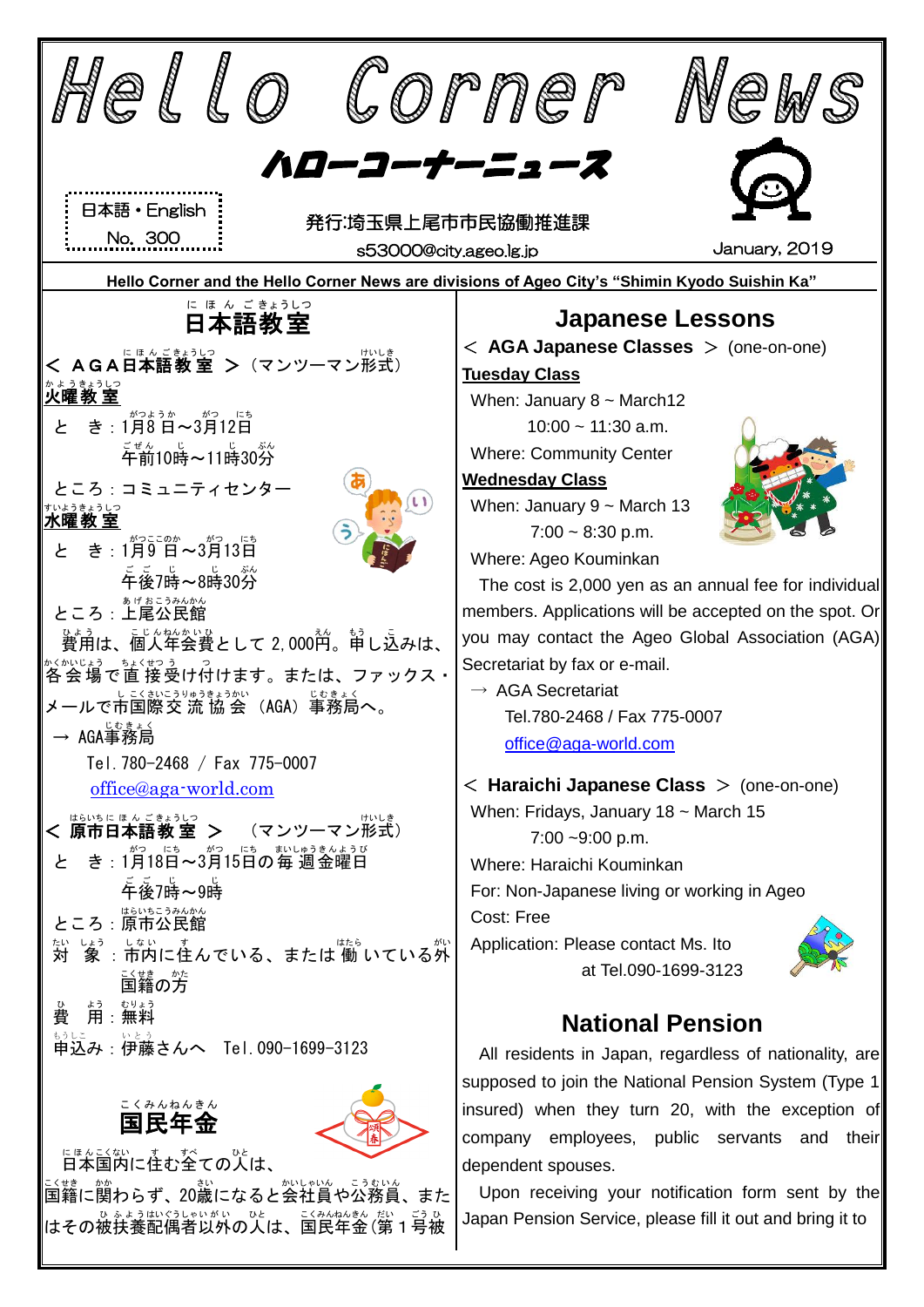| ほけんしゃ<br>保険者)に加入することになっています。<br>いて、保険年金課(市役所 1 階) または各支所<br>出張<br>」。<br>所で手続きしてください。後日、日本年金機構から年<br>保険料は月額<br>16,340円(平成30年度)です。保険料が納められない<br><sub>ばあい</sub><br>場合には、「学生納付特例制度」や「免除制度」、「納付<br>ほけんねんきんか<br><b>保険年金課</b><br>Tel. 775-5137 | Hoken-nenkin-ka of City Hall (1F) or its branch office.<br>Then, the Japan Pension Service will send you a<br>pension book and a statement of payment. The monthly<br>premium is 16,340 yen for 2018. If you are unable to<br>pay premiums for financial reasons, you are advised to<br>make use of the "Premium Special Payment Program<br>for Students," the "Premium Exemption Program" or the<br>"Payment Grace Program." Please contact Hoken-<br>nenkin-ka for consultation.<br>$\rightarrow$ Hoken-nenkin-ka<br>(Health Insurance and Pension Section)<br>Tel. 775-5137 / Fax 775-9827 |
|-----------------------------------------------------------------------------------------------------------------------------------------------------------------------------------------------------------------------------------------|-----------------------------------------------------------------------------------------------------------------------------------------------------------------------------------------------------------------------------------------------------------------------------------------------------------------------------------------------------------------------------------------------------------------------------------------------------------------------------------------------------------------------------------------------------------------------------------------------|
| Fax 775-9827                                                                                                                                                                                                                            | Filing Tax Return for 2018 Income                                                                                                                                                                                                                                                                                                                                                                                                                                                                                                                                                             |
| ねんぶんしょとくぜい<br>へいせい<br>かくていしんこく<br>平成30年分所得税の確定申告                                                                                                                                                                                        | For your income tax, if the amount of money withheld<br>is greater than your calculated tax due, the difference                                                                                                                                                                                                                                                                                                                                                                                                                                                                               |
| <sub>ばななおしゅう</sub><br>源泉 徴 収 された税金が計算した税金の額より多                                                                                                                                                                                          | will be refunded to you if you file your final return. This                                                                                                                                                                                                                                                                                                                                                                                                                                                                                                                                   |
| いときは、確定申告をすることにより納め過ぎの税釜                                                                                                                                                                                                                | is called "Kanpu-shinkoku (a return for refund)." You                                                                                                                                                                                                                                                                                                                                                                                                                                                                                                                                         |
| この申告を還付申告といいます。<br>が還付されます。                                                                                                                                                                                                             | may file to receive refunds if any of the following                                                                                                                                                                                                                                                                                                                                                                                                                                                                                                                                           |
| 主に次のような場合に還付申告できます。                                                                                                                                                                                                                     | circumstances apply:<br>· You quit your job in 2018 and didn't have a year-end                                                                                                                                                                                                                                                                                                                                                                                                                                                                                                                |
| <sub>秘</sub> の途中で退 職 し、年末 調 整 を受けていない                                                                                                                                                                                                   | adjustment (for employment income earners).                                                                                                                                                                                                                                                                                                                                                                                                                                                                                                                                                   |
| (給与所得者)                                                                                                                                                                                                                                 | · You have additional tax deductions (a social                                                                                                                                                                                                                                                                                                                                                                                                                                                                                                                                                |
| るい。<br>追加する所得控除(社会保険料控除、生命保険料                                                                                                                                                                                                           | insurance premium deduction, life                                                                                                                                                                                                                                                                                                                                                                                                                                                                                                                                                             |
| 控除など)がある                                                                                                                                                                                                                                | insurance premium deduction, etc.).                                                                                                                                                                                                                                                                                                                                                                                                                                                                                                                                                           |
| いっていがくいじょう いりょうひ はら<br>一定額以上の医療費を払った                                                                                                                                                                                                    | • You paid a medical bill that exceeds                                                                                                                                                                                                                                                                                                                                                                                                                                                                                                                                                        |
| いひゃぎゃ。<br>一定の要件のマイホームの取得などで住 宅ロー                                                                                                                                                                                                        | a certain amount.                                                                                                                                                                                                                                                                                                                                                                                                                                                                                                                                                                             |
| ンがある                                                                                                                                                                                                                                    | · You bought a house which satisfies the designated<br>requirements and applied for a housing loan.                                                                                                                                                                                                                                                                                                                                                                                                                                                                                           |
| ひつよう<br>申告に必要なもの                                                                                                                                                                                                                        | To file your return, you will need the following items                                                                                                                                                                                                                                                                                                                                                                                                                                                                                                                                        |
| ?いせい りゃぷくま? まとく こうてきねんもんなど げんせんちょうしゅうひょう                                                                                                                                                                                                | · Original withholding slip for employment income or                                                                                                                                                                                                                                                                                                                                                                                                                                                                                                                                          |
| (原本)                                                                                                                                                                                                                                    | public pensions for 2018                                                                                                                                                                                                                                                                                                                                                                                                                                                                                                                                                                      |
| いんかん<br>印鑑                                                                                                                                                                                                                              | · Seal (hanko)                                                                                                                                                                                                                                                                                                                                                                                                                                                                                                                                                                                |
|                                                                                                                                                                                                                                         | . Bankbook (in the name of the applicant) to receive                                                                                                                                                                                                                                                                                                                                                                                                                                                                                                                                          |
| マイナンバーと本人確認ができる書類                                                                                                                                                                                                                       | refunds<br>. My Number and ID                                                                                                                                                                                                                                                                                                                                                                                                                                                                                                                                                                 |
|                                                                                                                                                                                                                                         | (e.g. Residence Card, driving license)                                                                                                                                                                                                                                                                                                                                                                                                                                                                                                                                                        |
| in Colump ばもちょうしゅうひょう in Colump にほうにゅう<br>配偶者の源泉 徴 収 票 (配偶者にパート 収 入な                                                                                                                                                                    | • Your spouse's withholding slips                                                                                                                                                                                                                                                                                                                                                                                                                                                                                                                                                             |
| どがある場合)                                                                                                                                                                                                                                 | (if he or she has a part-time job)                                                                                                                                                                                                                                                                                                                                                                                                                                                                                                                                                            |
| その他申告に必要な書類については、                                                                                                                                                                                                                       | For the other documents needed,                                                                                                                                                                                                                                                                                                                                                                                                                                                                                                                                                               |
|                                                                                                                                                                                                                                         | check with the Ageo Tax Office.                                                                                                                                                                                                                                                                                                                                                                                                                                                                                                                                                               |
| ぁゖぉぜぃむしょ<br><b>上尾税務署</b><br>(西門前 577)                                                                                                                                                                                                   | $\rightarrow$ Ageo Tax Office<br>(Nishi-monzen 577)                                                                                                                                                                                                                                                                                                                                                                                                                                                                                                                                           |
|                                                                                                                                                                                                                                         | Tel. 770-1800                                                                                                                                                                                                                                                                                                                                                                                                                                                                                                                                                                                 |
| Tel. 770-1800<br>。<br>(自動音声案内)                                                                                                                                                                                                          | (Voice recorded messages only)                                                                                                                                                                                                                                                                                                                                                                                                                                                                                                                                                                |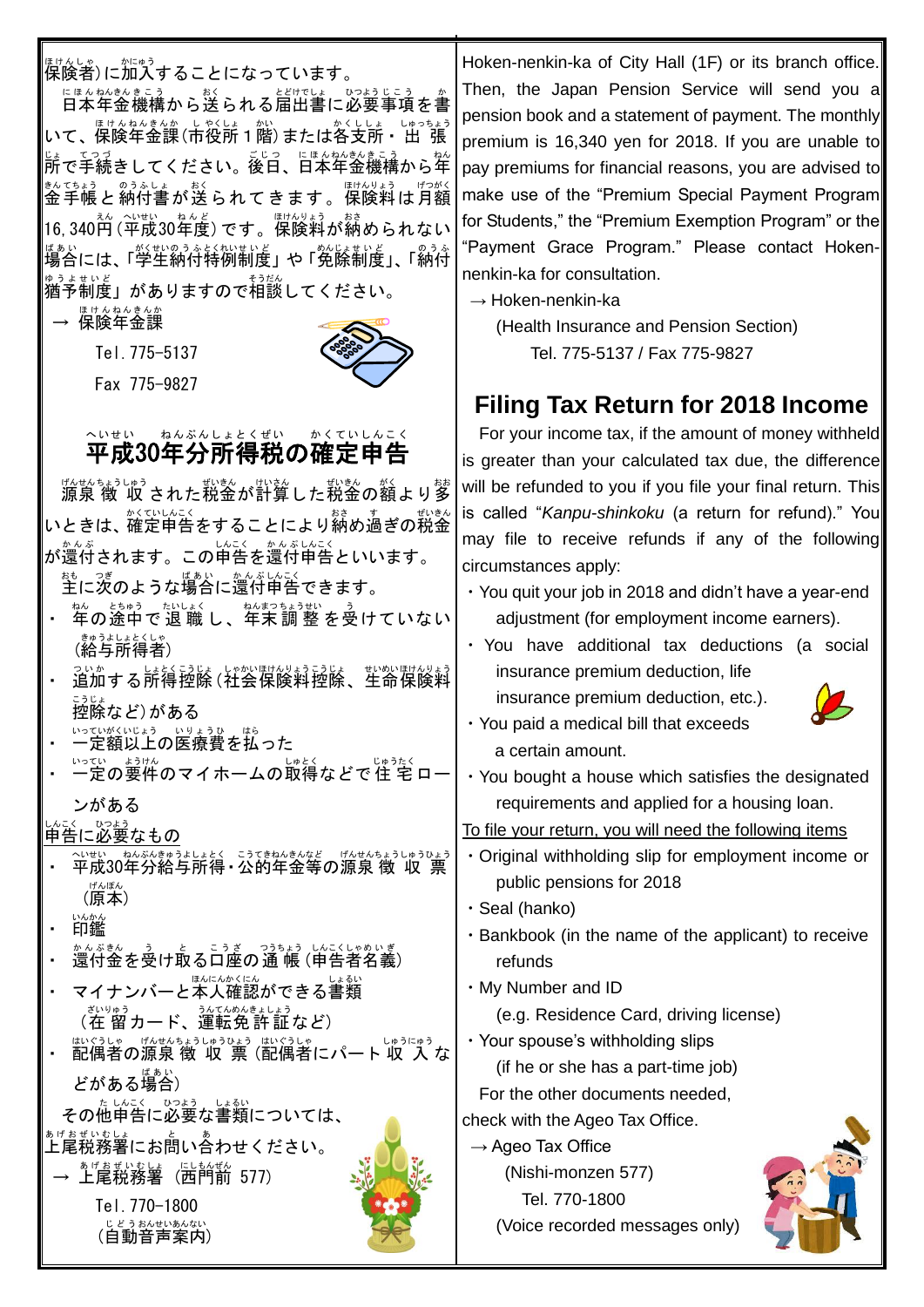# SIA翻訳 ほんやく サービス

<u>おなまはさく、なまうが、</u><br>埼玉県国際交 流 協 会 (SIA)の外国人総合相談セ ンター埼玉は、戸籍謄本や婚姻証 明書などの公文書 – ‱<br>を翻訳する事業を 行 っています。

## <sub>たいおうげんご</sub><br>**対応言語**

英語 えいご 、中国語 ちゅうごくご 、スペイン語 ご 、ポルトガル語 ご \*その他の言語は相談に応じます。

#### <sub>シリっけにちじ</sub><br>**受付日時**

月曜日 げつようび ~金曜日 きんようび 午前 ごぜん 9時 じ ~午後 ご ご 4時 じ (祝日、12/29~1/3 は除く)

### たいおうしょるい<br>**対応書類**

<sub>げんそく</sub><br>原則として、公的機関に提 出 する書類の翻訳の み<u>る</u>け付けます。 その他の書類についても対応 できる場合がありますので、お気軽にご相談くだ さい。

## りょうきん<br>**料 金**





Tel.048-833-3296

# <sub>じもときぎょう</sub> <sub>わかものしゅうしょくめんせつかい</sub><br>**地元企業による若者 就 職 面接会**

と き : 1月24日(米) 午後1時~4時 (受け付け/12時30労~15時30労)

- ところ : 文化センター
- 。<br>内 容:採用担当者と個別に面接 (見学だけでも可)
- <sub>たいしょう</sub> 。。。<br>対 象 : 次の①②のいずれかに当てはまる人 ①  <sup>~</sup>"成31华3月に高校· 大学などの新規 卒 業 そつぎょう 予定者 よていしゃ
	- ② 若年者(おおむね 44歳以下)
	-
- <sub>、もち物:履歴書(高校生は全国高等学校統一用紙の写</sub> し)数枚<br>し)数枚
- ぁゖぉ゠ぉゖぉ゠ぃゞぅぃき<br>→ 上尾・桶川・伊奈地域 こようたいさくきょうぎかいじむきょく<br>雇用対 策 協議会事務局 Tel.788-4928



# **SIA Translation Business**

Saitama Information & Support of Saitama International Association (SIA) translate official documents such as family register and marriage certificate.

#### **Languages**

 English, Chinese, Spanish and Portuguese Other languages are negotiable.

#### **Reception date and time**

Monday  $\sim$  Friday 9:00 a.m.  $\sim$  4:00 p.m.

(Excluding national holidays, New Year holiday starting from December 29 through January 3)

#### **Documents to be translated**

In principle, only documents that will be submitted to public offices are accepted. However, other documents could be translated as well. So please feel free to contact them.

#### **Fee**

3,200 yen (minimum charge) per A4-size sheet (tax and commission included)

 $\rightarrow$  Saitama Information & Support Tel. 048-833-3296



### **Job Interviews for Young People with Local Companies**

When: January 24 (Thu) 1:00 ~ 4:00 p.m.

(Registration time: 12:30~3:30 p.m.)

Where: Bunka Center

Contents: Individual interviews with recruitment staff of local companies (Visiting only is possible)

- For: Those who satisfy either  $(1)$  or  $(2)$  mentioned below.
	- ① Are scheduled to graduate from senior high school or college in March, 2019
	- ② Are young (roughly under the age of 45)

What to bring: Several copies of applicant's resume (High school students are required to use the national senior-high-school unified form)

→ Ageo ・ Okegawa ・ Ina Chiiki Koyou Taisaku Kyougikai Jimukyoku (Regional employment promotion council's office) Tel.788-4928

## **Winter Concert**

When: January 19 (Sat) 10:30 a.m. ~ 4:30 p.m. Where: Ecos Ageo (Hiratsuka 951-2)